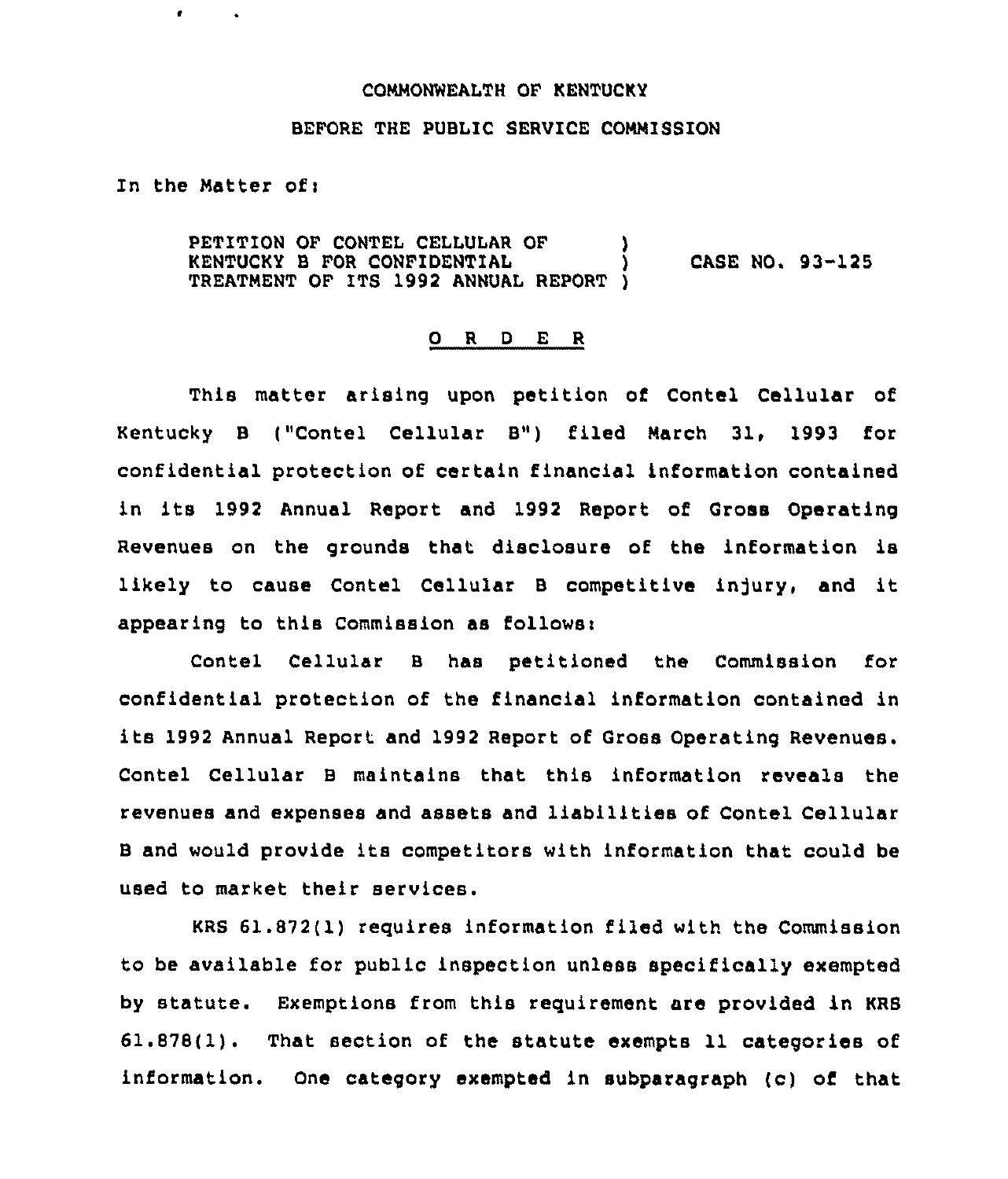section is commercial information confidentially disclosed to the Commission. To quality for that exemption, it must be established that disclosure of the information is likely to cause substantial competitive harm to the party from whom the information was obtained. To satisfy this test, the party claiming confidentiality must demonstrate actual competition and a likelihood of substantial competitive injury if the information is disclosed, Competitive injury occurs when disclosure of the information gives competitors an unfair business advantage.

The information sought to be protected is presented by Conte Cellular B in summary form and does not contain sufficient detail to have significant competitive Further, certain information which Contel Cellular B seeks to protect from public disclosure ls available to the public from other sources. Therefore, no competitive harm has been established and ths petition for confidential protection should be denied.

This Commission being otherwise sufficiently advised,

IT IS ORDERED thatt

 $\bullet$ 

1. The petition for confidential protection of certain financial information contained in its 1992 Annual Report and 1992 Report of Gross Operating Revenues, which Contel Cellular B has petitioned be withheld from public disclosure, be and is hereby denied.

2. The information sought to be protected from disclosure shall be held as confidential and proprietary for a period of 20 days from the date of. this Order, at the expiration of which it

 $-2-$